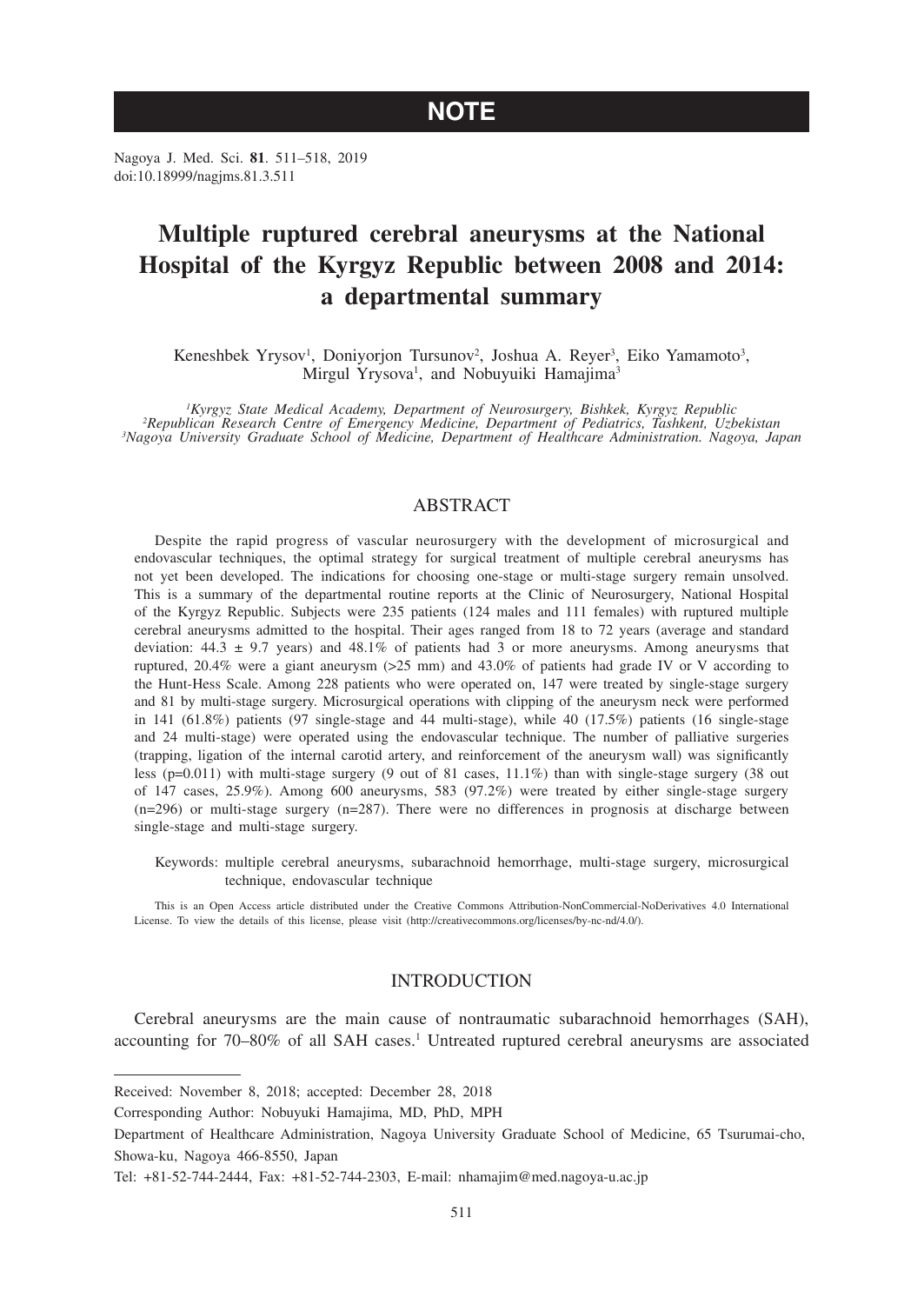with high mortality due to rebleeding.<sup>2-5</sup> Microsurgical clipping and endovascular coil embolization are the two main treatment strategies for obliteration of ruptured and unruptured aneurysms.<sup>6</sup> While a single cerebral aneurysm can be successfully treated, surgical treatment of patients with multiple aneurysms (MA), which occurs in about 20% of patients with cerebral aneurysm,<sup>7</sup> is very difficult. The difficulty in treatment of such patients is derived from the need of surgery at multiple vascular regions of the brain, as well as the accurate diagnosis of the ruptured aneurysm.

The widespread use of modern noninvasive imaging such as magnetic resonance angiography (MRA) and spiral computed tomography angiography (SCT-AG) for cerebral vessels leads to an increase in the number of patients with cerebral aneurysms.<sup>8-11</sup> Despite the rapid progress of vascular neurosurgery with microsurgical and endovascular techniques, the optimal strategy for surgical treatment of cerebral vascular MA has not been developed. Different versions of microsurgical and endovascular MA exclusions have been proposed, but criteria allowing a surgeon to choose the optimal treatment does not exist.<sup>12-14</sup> The question of using a one-stage or multi-stage surgery remains unsolved. Options of combining microsurgical operations with endovascular operations and the sequence have not been established.15-17

This was the first report on clinical features and prognosis at discharge of patients with ruptured MA in Kyrgyz Republic. The data were derived from the departmental summary without their identifications at a tertiary hospital. Although observational studies cannot provide conclusive evidence, they may provide fundamental information to develop new surgical treatment tactics for cerebral MA in the future.

## MATERIALS AND METHODS

## *Subjects*

Subjects were patients with ruptured MA aged 18 years or older, who admitted and treated at the Clinic of Neurosurgery, National Hospital of the Kyrgyz Republic from 2008 to 2014. This is a tertiary hospital with 1,500 inpatient beds and the largest neurosurgery department with 140 inpatient beds in the Kyrgyz Republic.

## *Diagnosis*

Cerebral angiography (CAG), computed tomography angiography (CTA), and magnetic resonance angiography (MRA) were used to diagnose SAH and its bleeding site. Aneurysm sizes were classified as small (<10 mm in diameter), large (10–24 mm), and giant (>25 mm or larger).

## *Treatment methods*

Operations (single-stage or multi-stage surgery) were conducted in an acute period (within 72 hours after rupture) or in a cold period (72 hours to 7 days after rupture). No clear guidelines regarding operation period and method (clipping, trapping, ligation, reinforcement, and endovascular occlusion) existed in the Kyrgyz Republic. Therefore, these decisions were made by the doctors in charge, based on their experiences, taking into account the location, size, and complexity of the aneurysms. The conceptual general rules for treatment were as follows. The second operation was scheduled based on a careful assessment of the neurological and physical status of the patient, including CT images taken after the first operation. The duration between the two operations ranged from 1 day to 4 months. Among patients operated in the cold period of the SAH, the subsequent operation was performed 1 to 2 weeks later. Patients treated in the acute phase of the SAH had the second operation 1 month or later.

The surgical approach to aneurysms were divided into two; 1) anterior or anterio-lateral access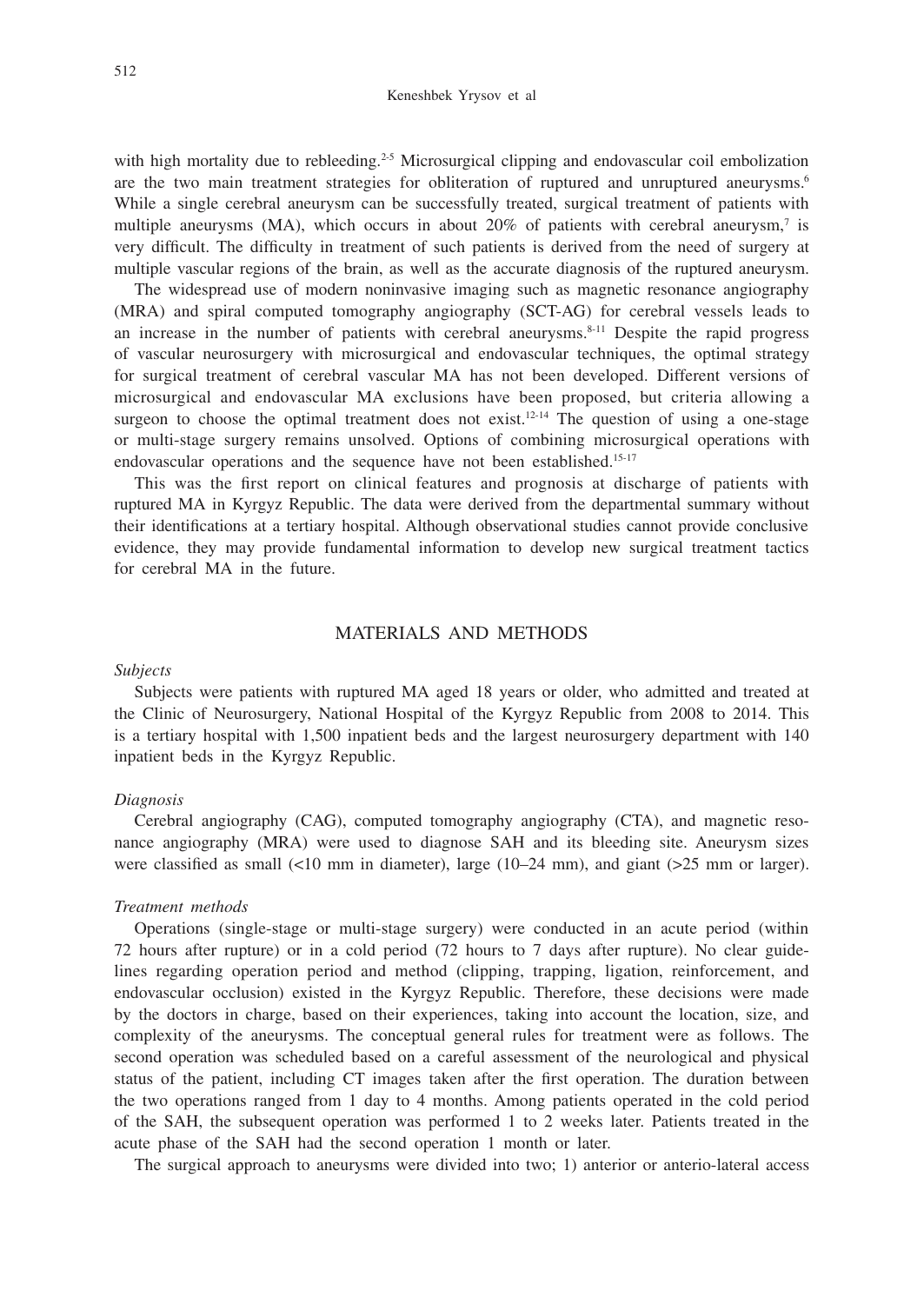to aneurysms of the internal carotid artery (ICA), middle cerebral artery (MCA), anterior communicating artery (Acom), anterior cerebral artery (ACA), posterior communicating artery (Pcom), distal segments of the basilar artery (BA), and posterior cerebral artery (PCA), and 2) posterior or postero-lateral approach to aneurysms of caudal parts of vertebra-basilar circulation (VBC).

#### *Prognosis*

The severity was assessed with the Hunt-Hess Scale<sup>18</sup> upon admission to the hospital. Surgical treatment outcome was evaluated with the Glasgow Outcome Scale<sup>19</sup> at the time of hospital discharge.

#### *Data source and statistical analysis*

Data were obtained from routine summaries at the department without the patient identification. All statistical analyses were performed with IBM SPSS Statistics version 21 for Windows. Mean and standard deviation (SD) were calculated for continuous variables. Mean age between two groups was tested with Student's t-test. Contingency tables were tested with a Pearson  $\chi^2$  test. In case of less than 5 in the smallest cell, Fisher's exact test was applied. A P value less than 0.05 was considered statistically significant.

## RESULTS

#### *Clinical characteristics of patients with multiple aneurysms*

During 2008 to 2014, 235 patients (111 males and 124 females) with ruptured MA were listed in the reports of the clinic. Their ages ranged from 18 to 72 years with a mean  $\pm$  SD of  $44.3 \pm 9.7$  years. There was no significant difference in the mean age between men and women;  $44.6 \pm 10.1$  years in males and  $45.3 \pm 9.2$  years in females. Seven patients out of 235 did not have operations; 2 refused the operation and 5 died before surgery. The remaining 228 (97.0%) patients underwent surgical interventions for their aneurysms. The number of aneurysms per patients ranged from 2 to 8 (Table 1), with approximately half (51.9%) having 2 aneurysms. The largest aneurysm of each patient was less than 10 mm for 128 (54.5%), and 25 mm or more for 48 (20.4%). The severity of the patients according to the Hunt-Hess Scale was as follows; 14 (5.9%) in grade I, 49 (20.9%) in grade II, 71 (30.2%) in grade III, 75 (31.9%) in grade IV, and  $26$  (11.1%) in grade V. These percentages were similar between men and women with no significant difference.

#### *Characteristics of aneurysms*

Out of 600 total aneurysms from 235 patients, 476 (79.3%) were saccular aneurysms, 55 (9.2%) were fusiform aneurysms, 62 (10.3%) were aneurysmal bulging, and 7 (1.2%) were funnel extensions of the arterial wall (Table 2). Two thirds (405 aneurysms) were found in anterior circulation. Selective CAG was used for 209 (88.9%) patients. CTA was used for 52 (22.1%) cases because of micro- and small aneurysms suspected by CAG data, and MRA was used in 25 (10.6%) patients. Most of imaging tests were conducted in the cold period. MRA was rarely used for acute SAH, because the presence of blood around the aneurysm substantially distorts the image, making diagnosis difficult. In 13 (52.0%) out of the 25 cases with MRA, selective CAG was further needed to confirm the diagnosis. Selective CAG found additional small aneurysms in 4 (6.2%) of these 13 patients. No significant differences in the morphology were observed between men and women. Anterior circulation was significantly higher in men than in women  $(p=0.003)$ . A chi-square test for 8 locations between men and women provided  $p=0.033$ .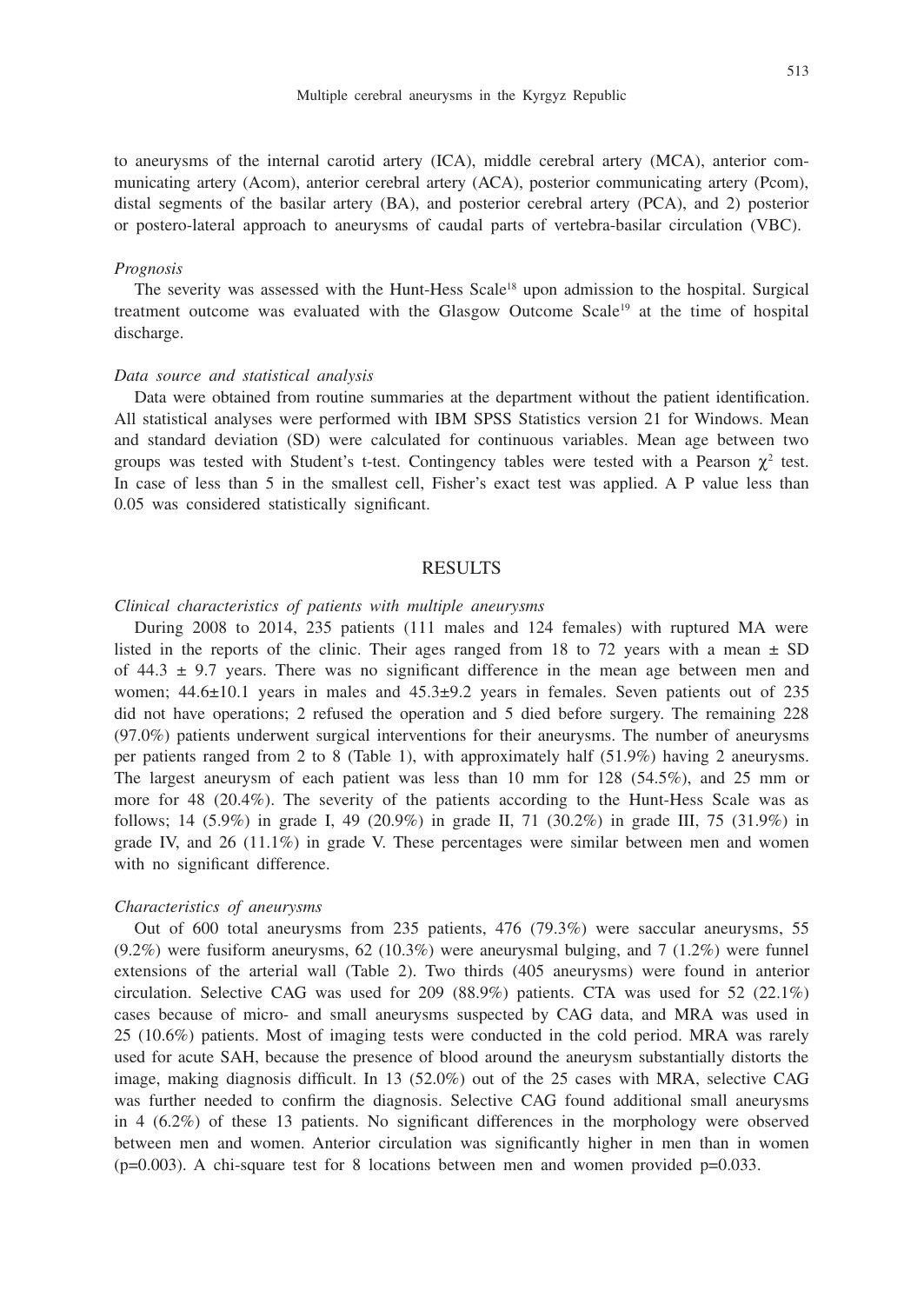| Characteristics                  | Men $(\% )$ | Women $(\%)$ | Total $(\%)$ |  |
|----------------------------------|-------------|--------------|--------------|--|
| Age in years                     |             |              |              |  |
| $18 - 39$                        | 13(11.7)    | 16(12.9)     | 29(12.3)     |  |
| $40 - 59$                        | 67(60.4)    | 73 (58.9)    | 140(59.6)    |  |
| $60 - 72$                        | 31(27.9)    | 35(28.2)     | 66 (28.1)    |  |
| Number of aneurysms              |             |              |              |  |
| 2                                | 57 (51.3)   | 65 (52.4)    | 122(51.9)    |  |
| 3                                | 33(29.8)    | 36(29.1)     | 69 (29.4)    |  |
| $4$ to $8$                       | 21(18.9)    | 23(18.5)     | 44 (18.7)    |  |
| Largest aneurysm                 |             |              |              |  |
| Small $(<10$ mm)                 | 59 (53.2)   | 69 (55.6)    | 128 (54.5)   |  |
| Large $(10-24$ mm)               | 29(26.1)    | 30(24.2)     | 59 (25.1)    |  |
| Giant $(25 \text{ mm})$          | 23(20.7)    | 25(20.2)     | 48 (20.4)    |  |
| Severity in the Hunt-Hess Scale* |             |              |              |  |
| $\mathbf I$                      | 6(5.4)      | 8(6.4)       | 14(5.9)      |  |
| П                                | 24(21.6)    | 25(20.2)     | 49 (20.9)    |  |
| Ш                                | 34 (30.6)   | 37(29.8)     | 71(30.2)     |  |
| IV                               | 36(32.5)    | 39(31.5)     | 75 (31.9)    |  |
| V                                | 11(9.9)     | 15(12.1)     | 26(11.1)     |  |
| <b>Total</b>                     | 111 (100)   | 124 (100)    | 235 (100)    |  |

Table 1 Number and size of aneurysms in 235 patients according to sex

\* I: Asymptomatic, mild headache, slight nuchal rigidity, II: moderate to severe headache, nuchal rigidity, no neurologic deficit other than cranial nerve palsy, III: drowsiness, confusion, mild focal neurologic deficit, IV: stupor, moderate-severe hemiparesis, V: coma, decerebrate posturing.

| <b>Table 2</b> Morphological features and location of aneurysms $(N=600)$ |             |              |               |  |  |
|---------------------------------------------------------------------------|-------------|--------------|---------------|--|--|
| Aneurysm                                                                  | Men $(\% )$ | Women $(\%)$ | Total $(\% )$ |  |  |
| <b>Morphology</b>                                                         |             |              |               |  |  |
| Saccular                                                                  | 241 (78.2)  | 235(80.5)    | 476 (79.3)    |  |  |
| Fusiform                                                                  | 30(9.7)     | 25(8.6)      | 55 (9.2)      |  |  |
| Bulging                                                                   | 33(10.7)    | 29(9.9)      | 62(10.3)      |  |  |
| Funnel extension                                                          | 4(1.4)      | 3(1.0)       | 7(1.2)        |  |  |
| Location*                                                                 |             |              |               |  |  |
| <b>Anterior circulation</b>                                               | 225(73.1)   | 180(61.6)    | 405 (67.5)    |  |  |
| ICA                                                                       | 94 (30.5)   | 77 (26.4)    | 171 (28.5)    |  |  |
| MCA                                                                       | 35(11.4)    | 21 ( 7.2)    | 56 (9.3)      |  |  |
| <b>ACA</b>                                                                | 21(6.8)     | 15(5.1)      | 36(6.0)       |  |  |
| Acom                                                                      | 32(10.4)    | 31(10.6)     | 63(10.5)      |  |  |
| Pcom                                                                      | 43 (14.0)   | 36(12.3)     | 79 (13.2)     |  |  |
| <b>Posterior circulation</b>                                              | 83(26.9)    | 112(38.4)    | 195(32.5)     |  |  |
| VA                                                                        | 29(9.4)     | 30(10.3)     | 59 (9.8)      |  |  |
| BA                                                                        | 36 (11.7)   | 42 (14.4)    | 78 (13.0)     |  |  |
| <b>PCA</b>                                                                | 18(5.8)     | 40 (13.7)    | 58 ( 9.7)     |  |  |
| <b>Total</b>                                                              | 308 (100)   | 292 (100)    | 600 (100)     |  |  |

**Table 2** Morphological features and location of aneurysms (N=600)

ICA: internal carotid artery, MCA: middle cerebral artery, ACA: anterior cerebral artery, Acom: anterior communicating artery, Pcom: posterior communicating artery, VA: vertebral artery, BA: basilar artery, PCA: posterior cerebral artery.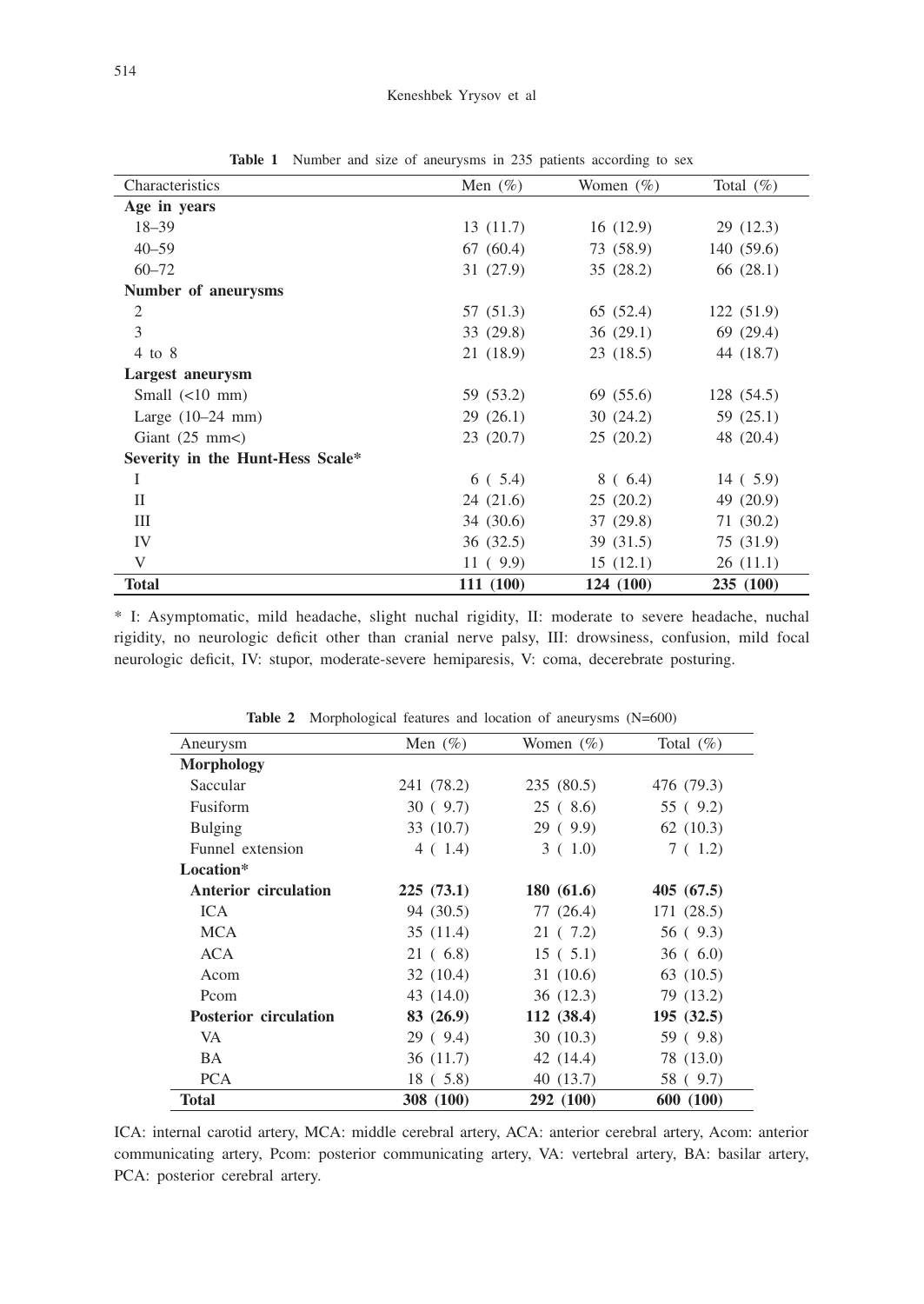| Characteristics                  | Single-stage |      | Multi-stage    |      | $P*$      |
|----------------------------------|--------------|------|----------------|------|-----------|
|                                  | N            | $\%$ | N              | $\%$ |           |
| Age in years                     |              |      |                |      | 0.011     |
| $18 - 39$                        | 24           | 16.3 | 3              | 3.7  | 0.005     |
| $40 - 59$                        | 80           | 54.4 | 56             | 69.1 | 0.030     |
| $60 - 72$                        | 43           | 29.3 | 22             | 27.2 | NS.       |
| Number of aneurysms              |              |      |                |      | NS.       |
| $\overline{c}$                   | 78           | 53.1 | 40             | 49.4 | <b>NS</b> |
| 3                                | 44           | 29.9 | 23             | 28.4 | <b>NS</b> |
| $4$ to $8$                       | 25           | 17.0 | 18             | 22.2 | <b>NS</b> |
| Largest aneurysms                |              |      |                |      | <b>NS</b> |
| Small $(\leq 10$ mm)             | 83           | 56.5 | 41             | 50.6 | <b>NS</b> |
| Large $(10-24$ mm)               | 34           | 23.1 | 24             | 29.6 | <b>NS</b> |
| Giant $(25 \text{ mm} <)$        | 30           | 20.4 | 16             | 19.8 | <b>NS</b> |
| Severity in the Hunt-Hess Scale* |              |      |                |      | 0.083     |
| Ι                                | 8            | 5.4  | $\overline{4}$ | 4.9  | <b>NS</b> |
| $\mathbf{I}$                     | 38           | 25.9 | 10             | 12.4 | 0.017     |
| Ш                                | 39           | 26.6 | 30             | 37.0 | 0.098     |
| IV                               | 49           | 33.3 | 25             | 30.9 | <b>NS</b> |
| V                                | 13           | 8.8  | 12             | 14.8 | NS.       |
| <b>Total</b>                     | 147          | 100  | 81             | 100  |           |

**Table 3** Number and size of aneurysms among 228 patients according to type of surgery

\* P values of 3 by 2 or 5 by 2 table for each variable and those of each level (2 by 2 table). In case of N less than 5, Fisher's exact test was applied. NS means P value more than 0.1.

## *Surgical treatment of multiple aneurysms*

Among 228 patients, 100 (43.9%) were operated during the acute period of hemorrhage (within 72 hours after rupture), and 128 (56.1%) in the cold period (72 hours to 7 days after rupture). As shown in Table 3, single-stage surgery was performed for 147 (64.5%) patients, and multi-stage surgery was performed for 81 (35.5%) patients; twice for 51 (62.9%) patients, three times for 28 (34.6%) patients, and four times for 2 (2.5%) patients. Clinically compensated patients (grade I or II of the Hunt-Hess Scale) were 31.3% among single-stage surgery group, while  $17.3\%$  were among the multi-stage group ( $p<0.001$ ).

As shown in Table 4, microsurgical operations with clipping of the aneurysm neck were performed in 141 (61.8%) patients (97 single-stage and 44 multi-stage), while 40 (17.5%) patients (16 single-stage and 24 multi-stage) were operated on by the endovascular technique. Among 600 total aneurysms, 583 (97.2%) were treated; 296 by single-stage surgery and 287 by multi-stage surgery. Among those 583 aneurysms, 400 (68.6%) were operated by means of microsurgical access, and 95 (16.3%) were treated with an endovascular technique. The remaining 88 (15.1%) underwent palliative surgery; trapping for 9, ligation of the ICA for 19, and reinforcement of aneurysm wall for 60.

The total exclusion of aneurysms by clipping and endovascular technique was achieved in 109  $(74.1\%)$  cases of single-stage surgery and in 72 (88.9%) cases of multi-stage surgery (p=0.008). Reinforcement of the aneurysmal wall was performed for 32 (21.8%) patients in single-stage surgery and  $7$  (8.6%) patients in multi-stage surgery, (p=0.012). Although not significant, the total number of excluded aneurysms in multi-stage surgery (85.7% of 287 aneurysms) was slightly more than in single-stage surgery (84.1% of 296 aneurysms). Meanwhile, the number of palliative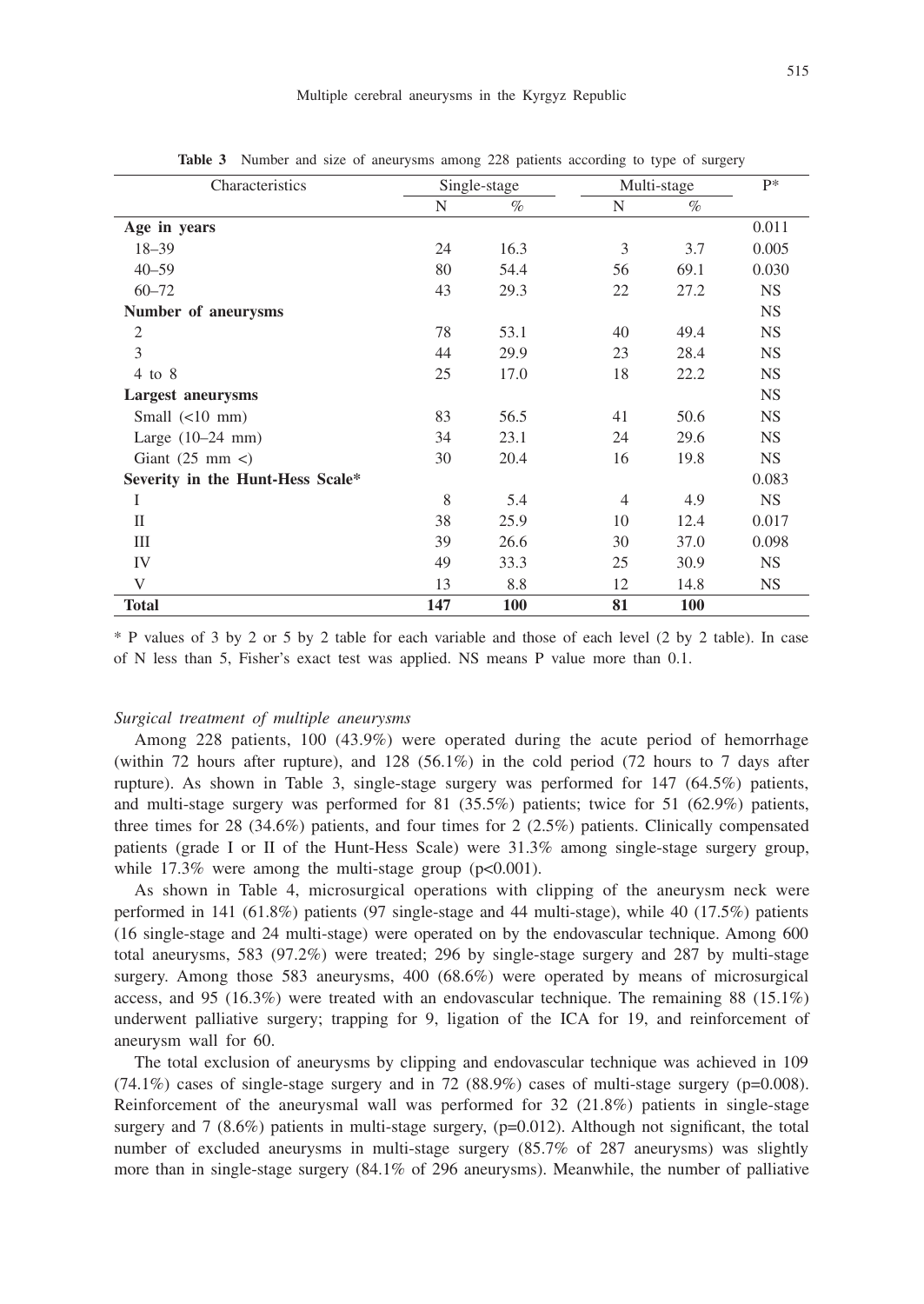| Type of surgery                              | Single-stage   |      |     | Multi-stage |         |
|----------------------------------------------|----------------|------|-----|-------------|---------|
|                                              | N              | $\%$ | N   | $\%$        |         |
| Ruptured aneurysm in 228 patients            |                |      |     |             | < 0.001 |
| Clipping of aneurysm neck                    | 97             | 65.9 | 44  | 71.6        | 0.083   |
| Trapping-clipping                            | 1              | 0.7  | 2   | 2.5         | NS.     |
| Ligation of ICA                              |                | 0.7  | 4   | 4.9         | 0.055   |
| Reinforcement of aneurysm wall               | 32             | 21.8 | 7   | 8.6         | 0.012   |
| Endovascular occlusion                       | 16             | 10.9 | 24  | 17.3        | < 0.001 |
| <b>Subtotal</b>                              | 147            | 100  | 81  | 100         |         |
| Aneurysms including the unruptured $(N=583)$ |                |      |     |             | < 0.001 |
| Clipping of aneurysm neck                    | 233            | 78.7 | 167 | 58.2        | < 0.001 |
| Trapping-clipping                            | 3              | 1.0  | 6   | 2.1         | NS.     |
| Ligation of ICA                              | $\overline{4}$ | 1.4  | 15  | 5.2         | 0.010   |
| Reinforcement of aneurysm wall               | 40             | 13.5 | 20  | 7.0         | 0.009   |
| Endovascular occlusion                       | 16             | 5.4  | 79  | 27.5        | < 0.001 |
| Subtotal                                     | 296            | 100  | 287 | 100         |         |

**Table 4** Type of surgery for cerebral aneurysms among 228 patients

ICA: internal carotid artery

\* P values of 5 by 2 table followed by those of each level (2 by 2 table) for patients and aneurysms. In case of N less than 5, Fisher's exact test was applied. NS means P value more than 0.1.

| Scale                   | Single-stage |      | Multi-stage |      |
|-------------------------|--------------|------|-------------|------|
|                         | N            | $\%$ | N           | $\%$ |
| I: Good recovery        | 134          | 91.2 | 73          | 90.1 |
| II: Moderate disability | 5            | 3.4  |             | 3.7  |
| III: Severe disability  |              | 2.0  |             | 1.2  |
| IV: Vegetative state    |              | 1.4  |             | 2.5  |
| V: Death                |              | 2.0  |             | 2.5  |
| <b>Total</b>            | 147          | 100  |             | 100  |

**Table 5** Prognosis of operated patients in terms of the Glasgow Outcome Scale

surgeries (trapping, ligation of the ICA, and reinforcement of aneurysm wall) was significantly less ( $p=0.011$ ) in multi-stage surgery (9 out of 81 cases, 11.1%) than in single-stage surgery (38 out of 147 cases, 25.9%).

Among 147 single-stage surgery patients, 32 (21.8%) had fusiform aneurysm(s) reinforced with surgical gauze, while only in 7  $(8.6\%)$  of 81 multi-stage surgery patients (p=0.012). In cases with saccular aneurysms and aneurysmal protrusions, the percentage of palliative surgery was also higher in the single-stage surgery group.

## *Outcome at discharge*

The outcomes of single-stage and multi-stage surgeries is demonstrated in Table 5. Among 147 patients who received the single-stage surgery, 134 (91.2%) had a good recovery (Glasgow Outcome Scale I), while poorer outcome (Glasgow Outcome Scale III to V) was observed in 8 (5.4%) cases, including 2 deaths. Among 81 patients operated by multi-stage surgery, 73 (90.1%) were Glasgow Outcome Scale I, and 5 (6.2%) were Glasgow Outcome Scale III to V. The differences between the single-stage and multi-stage operations were not significant.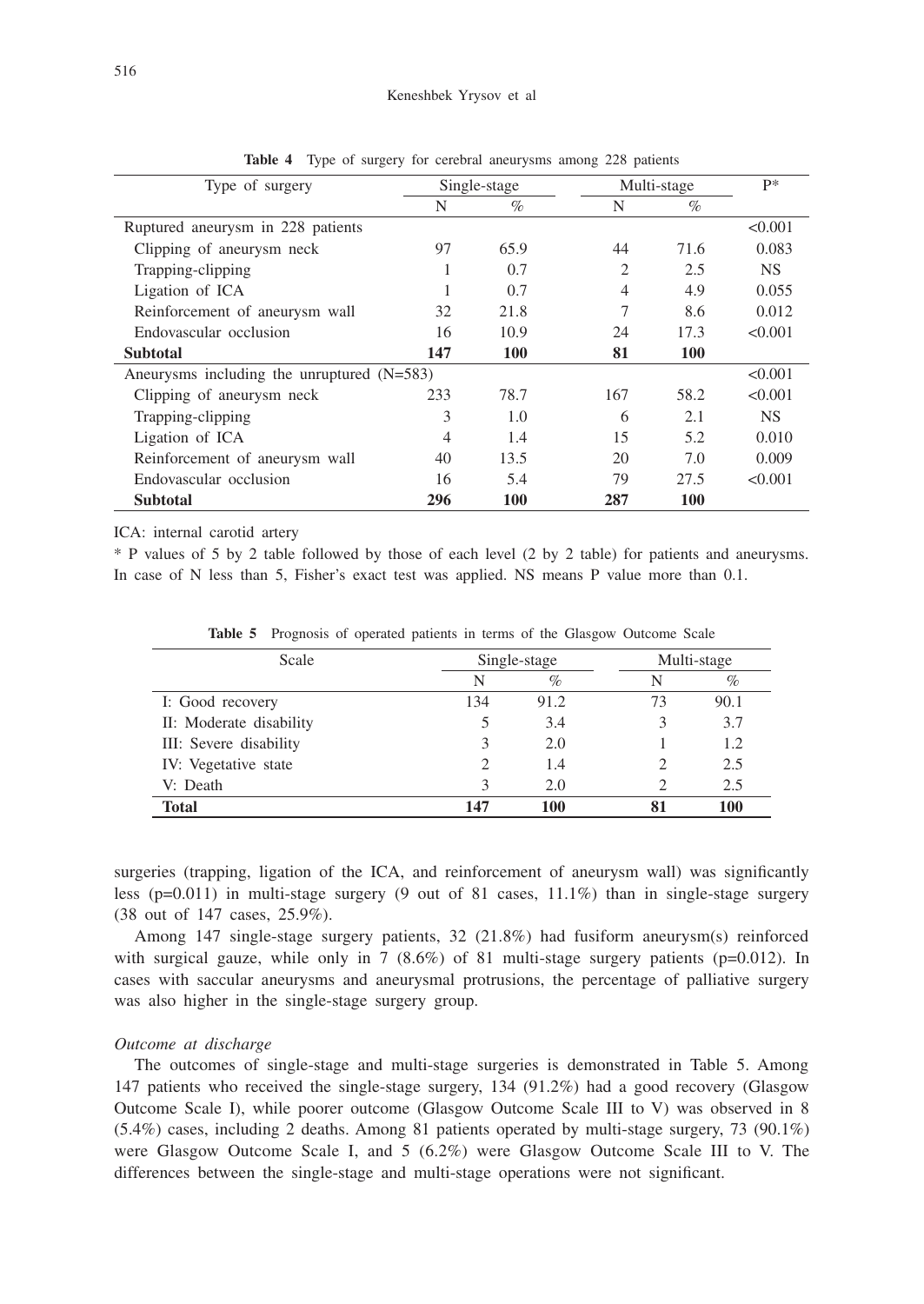#### **DISCUSSION**

Based on the summary in the hospital use, this article reported the characteristics and prognosis of 235 patients with ruptured MA, including 147 patients operated by single-stage surgery and 81 patients operated by multi-stage surgery at the Clinic of Neurosurgery, National Hospital of the Kyrgyz Republic from 2008 to 2014. Microsurgical operations with clipping of aneurysm neck were performed in 141 (61.8%) patients, while 40 (17.5%) patients had operations using the endovascular technique.

In this hospital, 113 (48.1%) patients had 3 or more aneurysms. A study from China reported that  $13.1\%$  of 183 MA patients had 3 or more than aneurysms.<sup>2</sup> Since the number of detected aneurysms can be influenced by several factors including the diagnostic methods, the higher percentage in this report should be interpreted carefully.

The locations of aneurysms have been reported in several countries. In a report from China, the main locations were Pcom  $(34.9\%)$ , Acom  $(29.5\%)$ , and MCA  $(14.5\%)$  among 1,073 ruptured aneurysms.<sup>2</sup> In Korea, they were Acom (27.6%), MCA (25.5%), and Pcom (21.8%) among 239 ruptured aneurysms.<sup>20</sup> In Japan, they were ACA including Acom  $(34.3\%)$ , ICA  $(27.8\%)$ , and MCA  $(24.4\%)$  among 1,448 patients with a ruptured saccular aneurysm.<sup>21</sup> In the present patients, ICA  $(28.5\%)$  was the most common, while Pcom  $(13.2\%)$ , Acom  $(10.5\%)$ , and MCA  $(9.3\%)$  were less common and BA was relatively frequent (13.0%).

Clinical results of operations in the acute period of SAH of patients in both single-stage and multi-stage surgery groups are similar. However, the distribution of severity according to the Hunt-Hess Scale revealed that clinically compensated patients (grade I or II) were 31.3% among the single-stage surgery group and  $17.3\%$  among the multi-stage group ( $p<0.001$ ). Although a relatively worse outcome was expected in the multi-stage group, there was no substantial difference.

Since the information in this article was derived from a single tertiary hospital, these findings should be carefully generalized to the whole country. Another limitation was the precision of the data. This summary was based on data gathered for clinical practice, not for a research purpose. The comparison in the outcome between single-stage surgery and multi-stage surgery may be biased, because the allocation to either single or multi-stage surgery was not randomly assigned. The type of surgery (clipping, endovascular technique, or others) was determined by the doctor in charge.

In conclusion, this departmental summary demonstrated that for 235 MA patients that had operations 1) 48.1% had 3 or more aneurysms, 2) 20.4% had giant aneurysm, 3) 43.0% were grade IV or V on the Hunt-Hess Scale, 4) 147 patients were treated by single-stage surgery and 81 patients by multi-stage surgery, and 5) good recovery measured by the Glasgow Outcome Scale was found in 90.8% of patients. There were no differences in prognosis at discharge between single-stage and multi-stage surgery.

## ACKNOWLEDGMENTS

KY and DT were supported by a master course scholarship from the Ministry of Education, Culture, Sports, Science and Technology of Japan.

## COMPETING INTERESTS

The authors have declared that no competing interests exist.